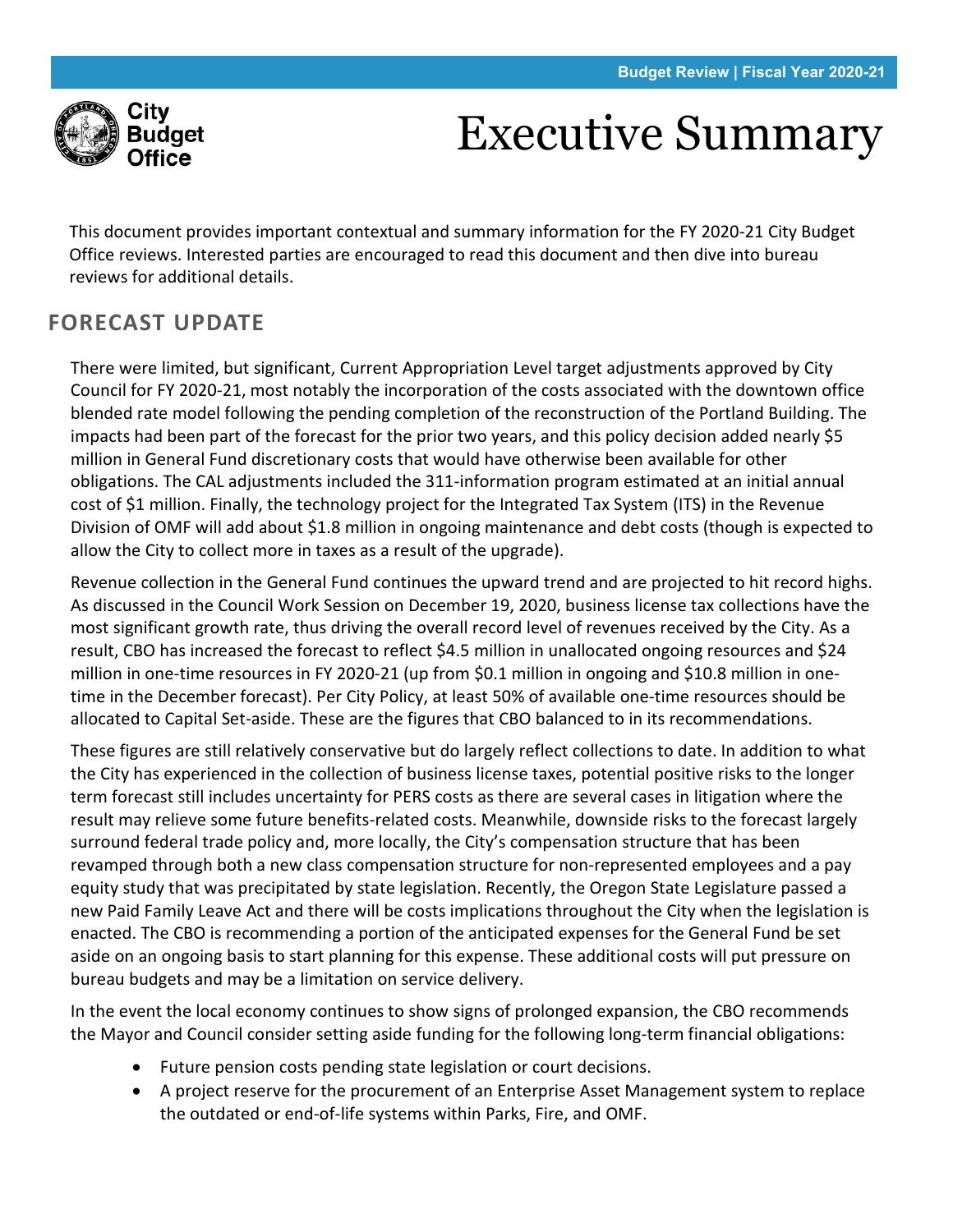- Potential cost impacts for collective bargaining agreements that are currently underway.
- Increase the General Fund contribution to the Harbor Superfund clean-up.

# **FY 2020-21 BUDGET PROCESS & GUIDANCE**

The Mayor's [budget guidance for FY 2020-21](https://www.portlandoregon.gov/cbo/article/743645) did not require bureaus to submit reductions. Bureaus were allowed to request new General Fund resources, however any request for new resources required either a 50% reduction or internal realignment option. The intention of this requirement was to provide options for decision-makers if requests for resources outweighed available funds. Additionally, the guidance instructed bureaus to work collaboratively to address the following seven priority areas:

- 1) Homelessness Crisis
- 2) Collaborative Public Safety Budget
- 3) Parks Financial Stability
- 4) Leadership Action on Climate Change
- 5) Ratepayer Affordability
- 6) Community Development Mitigating Displacement
- 7) Long-term liabilities

#### *Non-General Fund Guidance*

Ratepayer funded bureaus, specifically, the Water Bureau, Bureau of Environmental Services, and the Office of Management, were instructed to build their budgets in accordance with the rate levels articulated and approved as part of the bureau's multi-year financial plan presented during FY 2019-20 budget development. Due to the potential outsize impact of the water filtration plant on estimated Water rates, the Water bureau was directed to submit a proposal and/or reduction options which seek to absorb at least 25% of the estimated rate increase associated with the updated filtration plant costs.

## **GENERAL FUND REQUEST SUMMARY**

The FY 2020-21 Requested Budget consists of 44 requests for General Fund resources totaling \$36.5

Bureaus submitted a total of 44 requests for General Fund resources totaling \$36.5 million



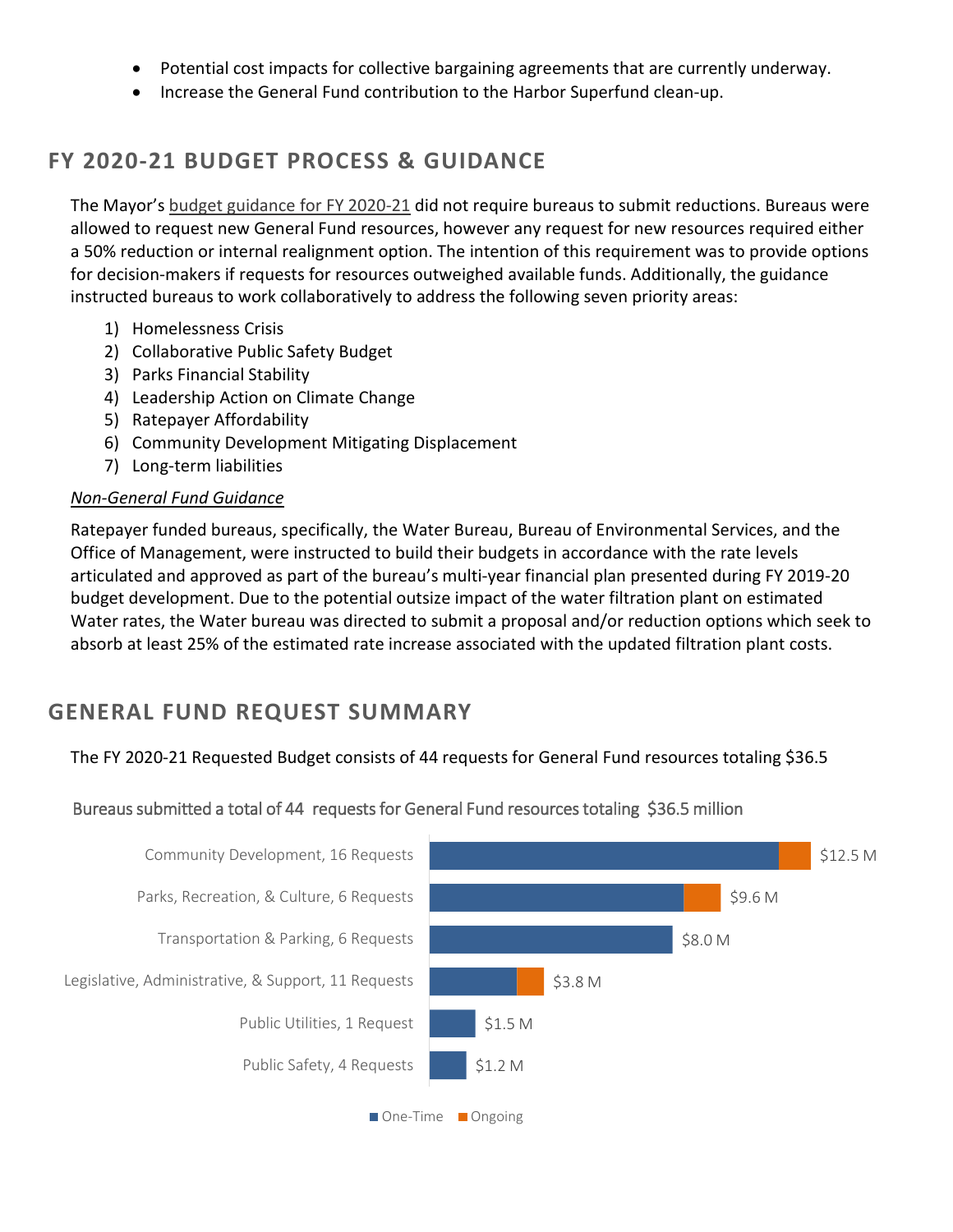million. The requests for ongoing General Fund resources total \$3.1 million. General Fund one-time requests total \$15.4 million, and one-time Capital Set-aside requests total \$18.3 million. The chart below provides the detailed breakout of the requests by service area.

In accordance with the Mayor's guidance to collaborate, there are requests for resources to address climate change, anti-displacement initiatives, and homeless services where bureaus have worked in partnership to bring options for consideration. These requests are primarily within the Community Development service area. Additional requests from the Bureau of Parks and Recreation would support the financial stability, major maintenance of parks assets, and operations and maintenance for the bureau, and one-time capital investments total \$9.7 million. The CBO reviewed the requests and the submitted offsets during the office's evaluation and development of subsequent recommendations.

# **CBO GENERAL FUND RECOMMENDATIONS**

In the attached analyses, CBO provides a review of all bureau base budgets and all bureau requests for resources. In issuing recommendations, CBO considered criteria such as: proposal impact on the City's financial sustainability; available data and evidence supporting the proposal's impact; likelihood of improving equitable outcomes for underserved populations; completeness of the proposal; alignment with adopted Council goals and/or Mayoral priority areas; and the ability of other funding sources to support the effort, among other criteria. CBO recommendations total \$4.5 million of ongoing and \$11.2 million in one-time discretionary General Fund resources. In some cases, CBO recommended reducing ongoing allocations on a one-time basis due to funds not being needed in FY 2020-21. These recommendations leave a total balance of \$2.4 million in unallocated one-time discretionary funds.

What follows are short descriptions of these recommendations; for CBO's analysis leading to these recommendations, please see the bureau reviews. Please note that the numbers below represent General Fund discretionary resources only; additional funding sources, including General Fund overhead, have been recommended in some cases as noted in each bureau review.

## **Ongoing General Fund Discretionary Recommendations:**

**The Office of Equity and Human Rights**: CBO recommends a total of \$72,633 and 1.0 FTE in ongoing and \$34,406 in one-time discretionary General Fund resources. These resources will be used to hire one fulltime Analyst II for the Civil Rights Title VI program and to provide continuity of services in the bureau's base budget. The one-time resources will allow for another year of current service level support while the bureau finalizes and seeks to implement the new strategic plan.

**The Office of Government Relations**: CBO recommends \$68,389 and 1.0 FTE as enhancements to the City's Tribal Relations Program.

**The Office of Management and Finance:** CBO recommends \$62,090 and 1.0 FTE in the Procurement Services Division of the Bureau of Revenue and Finance. This position will support coordinated regional efforts aimed at the reduction of carbon emissions from fossil fuels. This position is partially funded with revenues anticipated from partner agencies.

**Portland Parks and Recreation:** CBO recommends a total of \$1.2 million in ongoing General Fund discretionary resources for existing asset major maintenance needs (\$500,000) and to operate and maintain new parks and assets (\$707,000).

**Funds Management:** CBO recommends setting aside a total of \$3.1 million for increased ongoing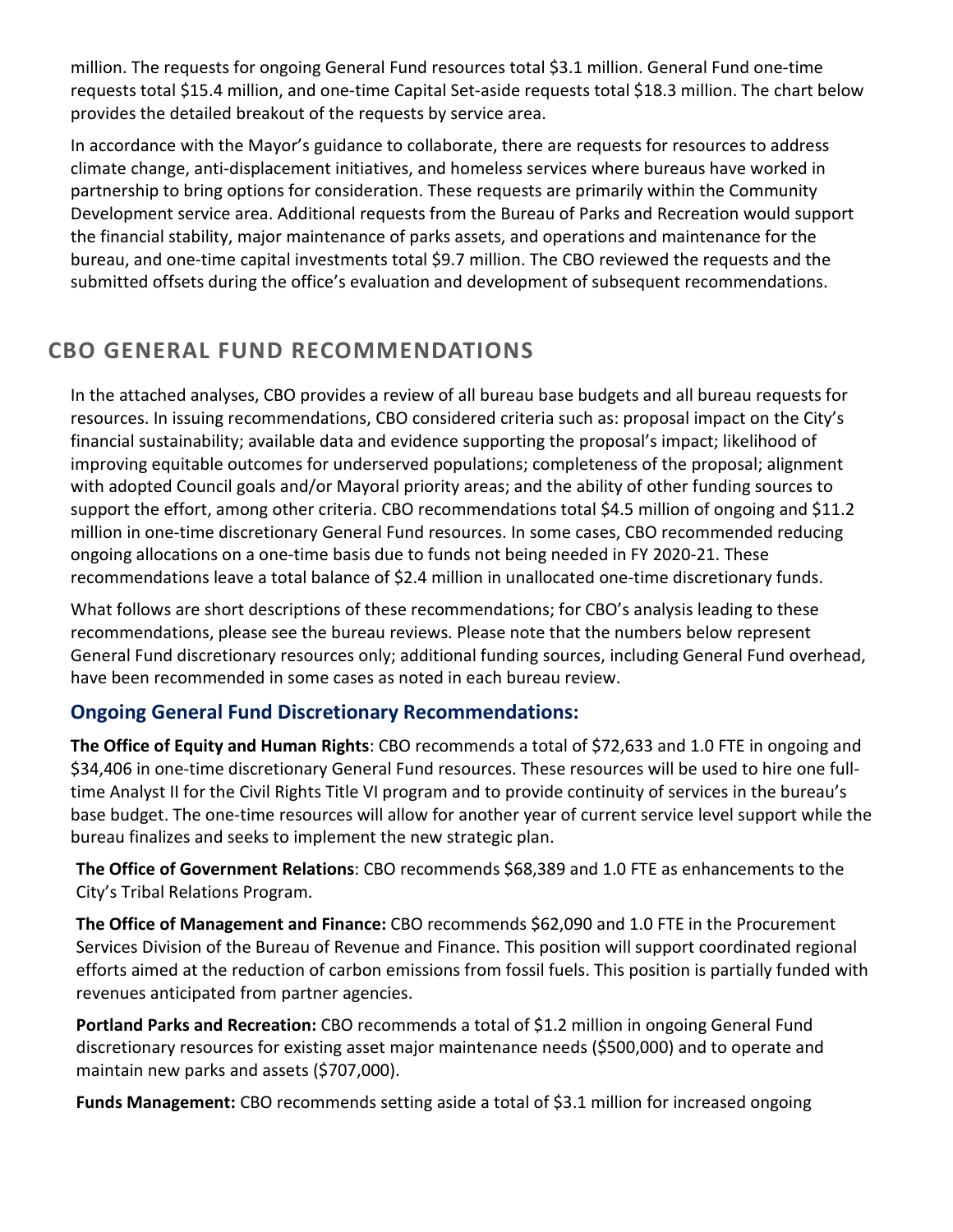personnel costs, as follows: \$2.1 million in ongoing resources for anticipated bargained labor costs for pending open contracts in various phases of negotiation. CBO also recommends \$985,000 in ongoing resources to be set aside for the implementation of the State's new Paid Family Leave Act. The full impact of this legislation is currently unknown, however based on economic modeling and analysis it is probable the impact to the General Fund will be at least \$1.3 million and this recommendation provides a starting point for the General Fund.

## **One-time General Fund Recommendations**

The following items are recommended for one-time General Fund discretionary resources by CBO. With the one-time reductions noted above, these items leave \$2.4 million of the \$12.0 million available.

**Bureau of Planning and Sustainability:** CBO recommends a total of \$385,517 in one-time discretionary resources for the following planning efforts:

- \$140,000 for the anti-displacement action plan,
- \$225,000 for the acceleration climate action
- \$20,517 for the Lower SE Rising Plan

It is worth noting that BPS anticipates that the first two items will require at least one additional year of funding; to the extent resources are available, Council may consider fully funding the multi-year project cost in this year.

**City Budget Office:** CBO recommends \$54,711 in one-time discretionary resources for a second year of the Citywide Portland Insights Survey. CBO is recommending that the bureau self-fund a portion of the original request.

**Office of Management & Finance:** CBO recommends a total of \$2.5 million in one-time discretionary resources for the following Citywide facilities and revenue collection needs:

- \$1.1 million Facilities Services Core Operating & Climate Investments
- \$175,000 for the long-range facilities master plan
- \$1.2 million for the Revenue Division maintain current revenue collection levels

**Portland Housing Bureau/Joint Office of Homeless Services:** CBO recommends \$7.1 million in one-time discretionary resources to maintain current services levels at the Joint Office of Homeless Services. The Housing Bureau requested \$650,000 to scale homeowner support and renter services for a pilot project aiming to mitigate displacement in East Portland; CBO is supportive of the proposal but due to a variety of factors (explained more fully in the PHB analysis) did not recommend a specific dollar allocation for the effort. CBO recommendations under-allocated available General Fund one-time resource; Council should consider this proposal in tandem with other priorities as part of the ensuing budget conversations.

**Portland Parks and Recreation:** CBO recommends \$358,648 in one-time discretionary resources to fully fund a two-year position to conduct sustainable future planning efforts.

**Prosper Portland:** Prosper Portland requested \$350,000 for small business support services to mitigate commercial displacement in East Portland; CBO is supportive of the proposal but due to a variety of factors (explained more fully in the bureau review), did not recommend a specific dollar allocation for the effort. CBO recommendations under-allocated available General Fund one-time resources; Council should consider this proposal in tandem with other priorities as part of the ensuing budget conversations.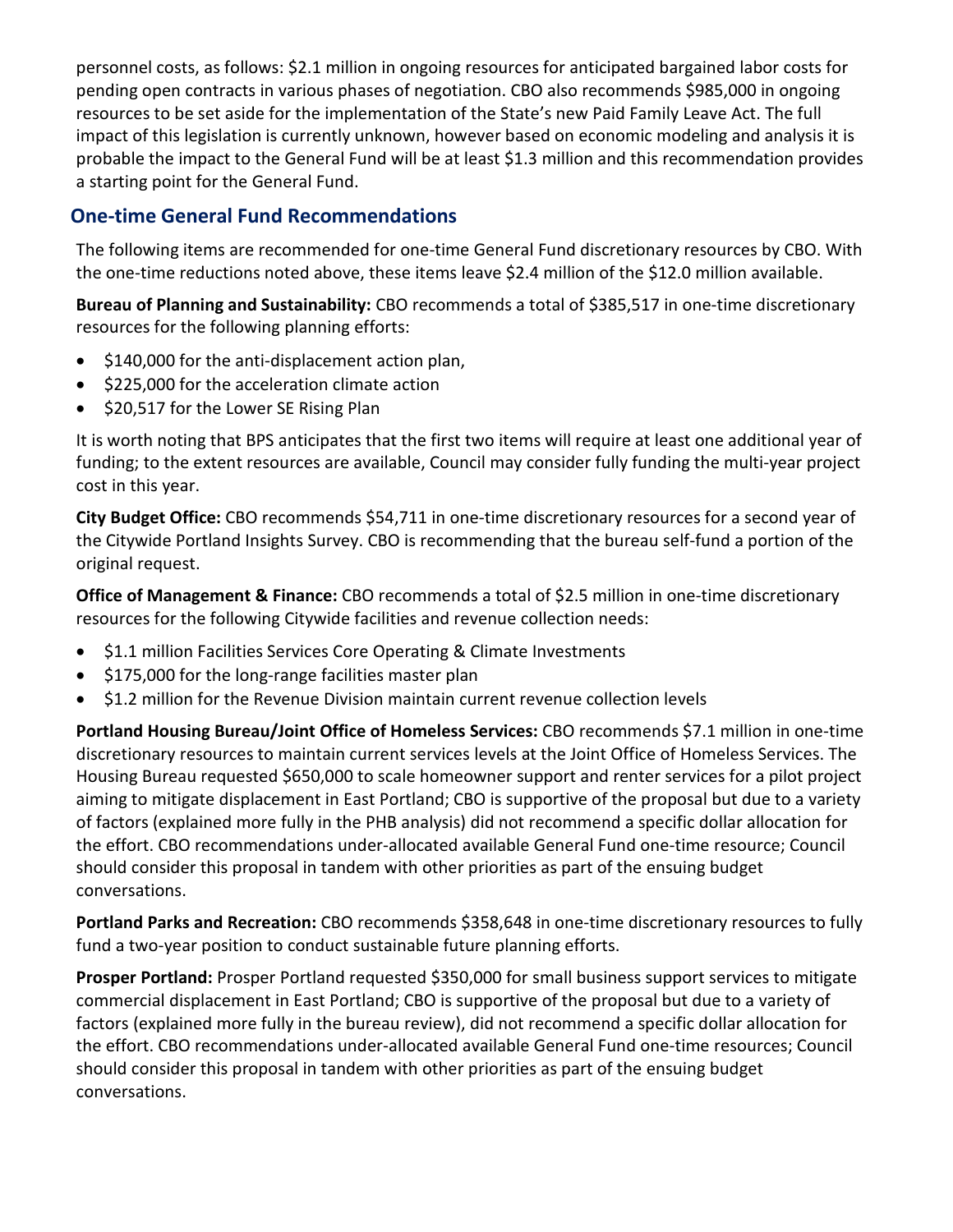**Special Appropriations:** CBO recommends a total of \$783,764 for three special appropriations requests, as follows:

- \$266,500 to sustain operations and provide needed capital improvements for the Peninsula #1 drainage district as part of the Columbia Levee Ready project;
- \$427,264 to support the Charter Review project; and

• \$90,000 to continue support for the ReportHatePDX tracking tool through Portland United Against Hate.

## **Capital Set Aside Recommendations**

Per Financial Policy, 50% of all available one-time General Fund resources should go towards funding urgent major maintenance needs in the City's Parks, Transportation, or Public Safety asset portfolio. In the FY 2019-20 Fall BMP, \$5.5 million in one-time excess balance from the prior year was deposited into the Capital Set-aside account for allocation as part of the FY 2020-21 budget development process. The updated forecast of \$24 million in available one-time discretionary resources renders an additional deposit of \$12 million into the Capital Set-aside, yielding a total available balance of \$17.5 million.

Capital Set Aside requests underwent a new pilot process this year whereby all requests were required to produce a business case analysis quantifying the costs and benefits of the proposal. Each analysis produced a benefit-cost ratio and additional information to communicate and demonstrate the benefits of the proposal. The result is a much more nuanced and comprehensive evaluation of eligible projects than with the previous evaluation process. The FY 2020-21 process does not produce a ranked list, rather requests are evaluated based on multiple criteria included in the benefits/cost analysis model.

Due to the pilot nature of this evaluation process, CBO limited the amount of resources that each bureau could request to \$8 million. This led to fewer requests for Capital Set-aside consideration than in the past. Capital Set-aside requests totaled \$18.3 million and the CBO recommends \$16.6 million, as listed below. Full details on requests and recommendations can be found in reviews.

- West Burnside signal upgrades (\$2.0 million)
- NE Cornfoot Road Paving project (\$2.0 million)
- Americans with Disability Act (ADA) compliant corners (\$1.6M)
- SE Foster signals and lighting upgrades (\$1 million)
- N. Michigan Avenue paving project (\$1 million)
- Emergency generator replacement (\$375,000)
- Fire Station roof replacement (\$150,000)
- LED lighting upgrades (\$100,000)
- Energy Performance Contract at Parks facilities (\$6.7 million)
- Stearns Canyon Stairs (\$750,000)
- Replacement work order system for Parks maintenance (\$550,000)
- ADA barrier removal at the Hydro Parks (\$370,888)

The lower level of Capital Set-aside requests and CBO recommendations should not be interpreted as a lack of need; the City has a substantial and growing major maintenance funding gap and several bureaus would benefit from additional resources for urgent needs. CBO recommends that unallocated Capital Set-aside resources be allocated for known future costs for either 1) additional enterprise management software system needs; or for 2) ADA compliant corner work.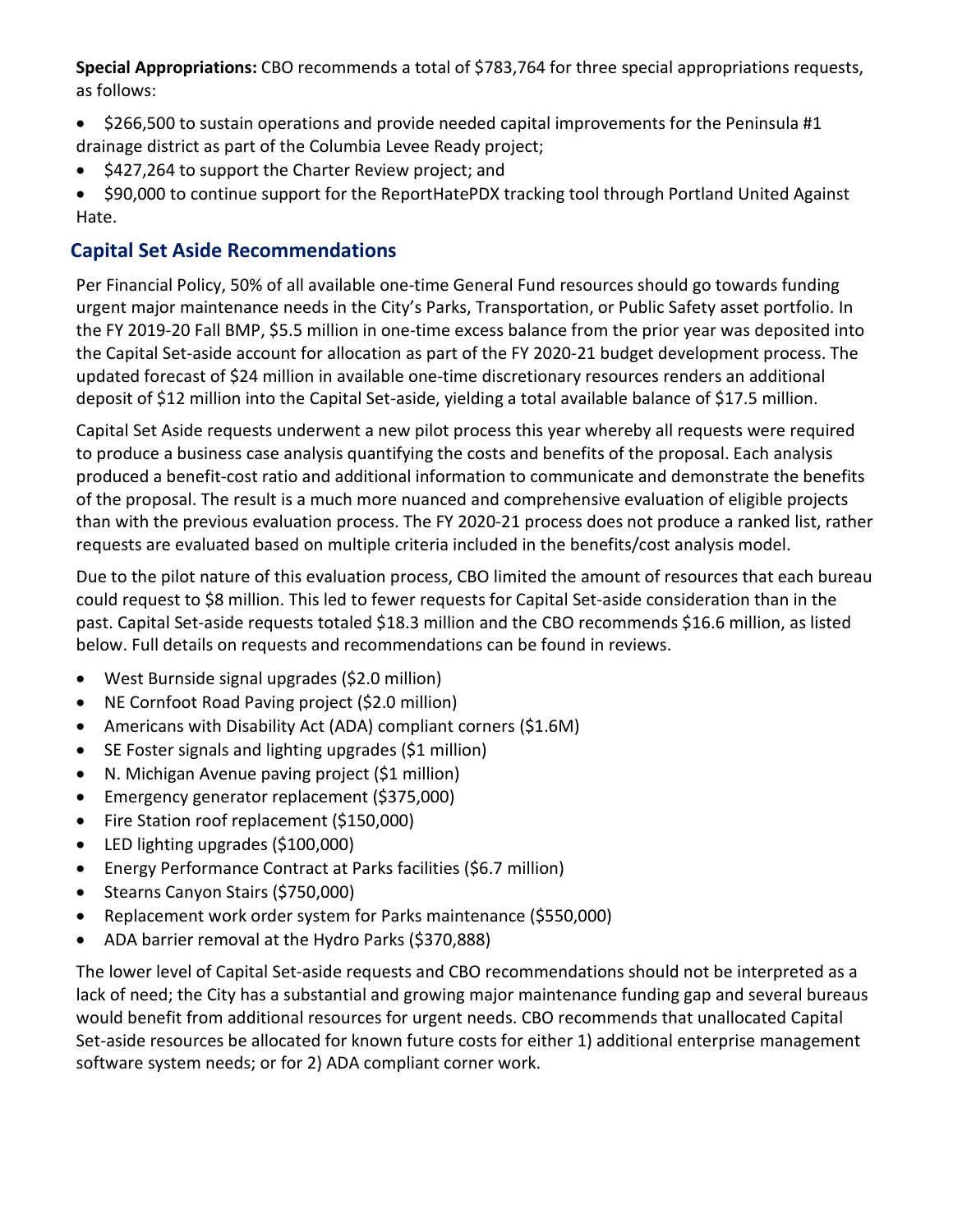### **Cannabis Fund Revenues and Recommendations**

The FY 2020-21 Requested Budget includes \$4.6 million in ongoing cannabis-fund backed programs. The most recent forecast for the fund identified approximately \$680,000 in new ongoing and \$127,000 in one-time available cannabis fund resources. Requests for these resources must meet one of the following general categories of eligible expenses per voter-approved ballot language: drug and alcohol education and treatment programs, public safety services that protect community members from unsafe drivers, and support for neighborhood small businesses especially women-owned and minority-owned businesses. Requests for these resources were directed to be submitted to CBO by February 27<sup>th</sup> and will be discussed at a Council work session on March 9, 2020.

## **CBO REVIEW KEY ISSUE HIGHLIGHTS**

In addition to funding recommendations, CBO reviews analyzed key issues and risks both within and across bureau budgets. There are some issues that are affecting multiple bureaus across the City; these are briefly highlighted below. Please see the key issue section of each bureau review for more details on significant issues.

#### **Rising Personnel Costs and Overall Growth in Non-represented Employee Wages**

Over the past two years, the Bureau of Human Resources (BHR) has led the implementation of several Citywide initiatives impacting how the City's approximately 1,600 non-represented employees are compensated. These efforts include:

• Conclusion of the Classification and Compensation Study which sought to update classifications to improve employee recruitment and evaluation.

• Implementation of the Oregon's Equal Pay Act (House Bill 2005) which included a statistical analysis that attempted to determine employees' "justifiable wage" and made proactive increases to employees pay.

CBO provided analysis last year showing that the potential first-year impact of the wider compensation bands was likely \$3.3 million across bureaus, due to the approximately 600 non-represented employees who were no longer at the top of their compensation range and newly eligible for merit pay increases. In addition, the initial Citywide impact for pay equity adjustments was approximately \$3.7 million. These changes, in addition to cost of living increases, are reflected in the increased growth curve for median non-represented hourly wages in the last year (see chart below):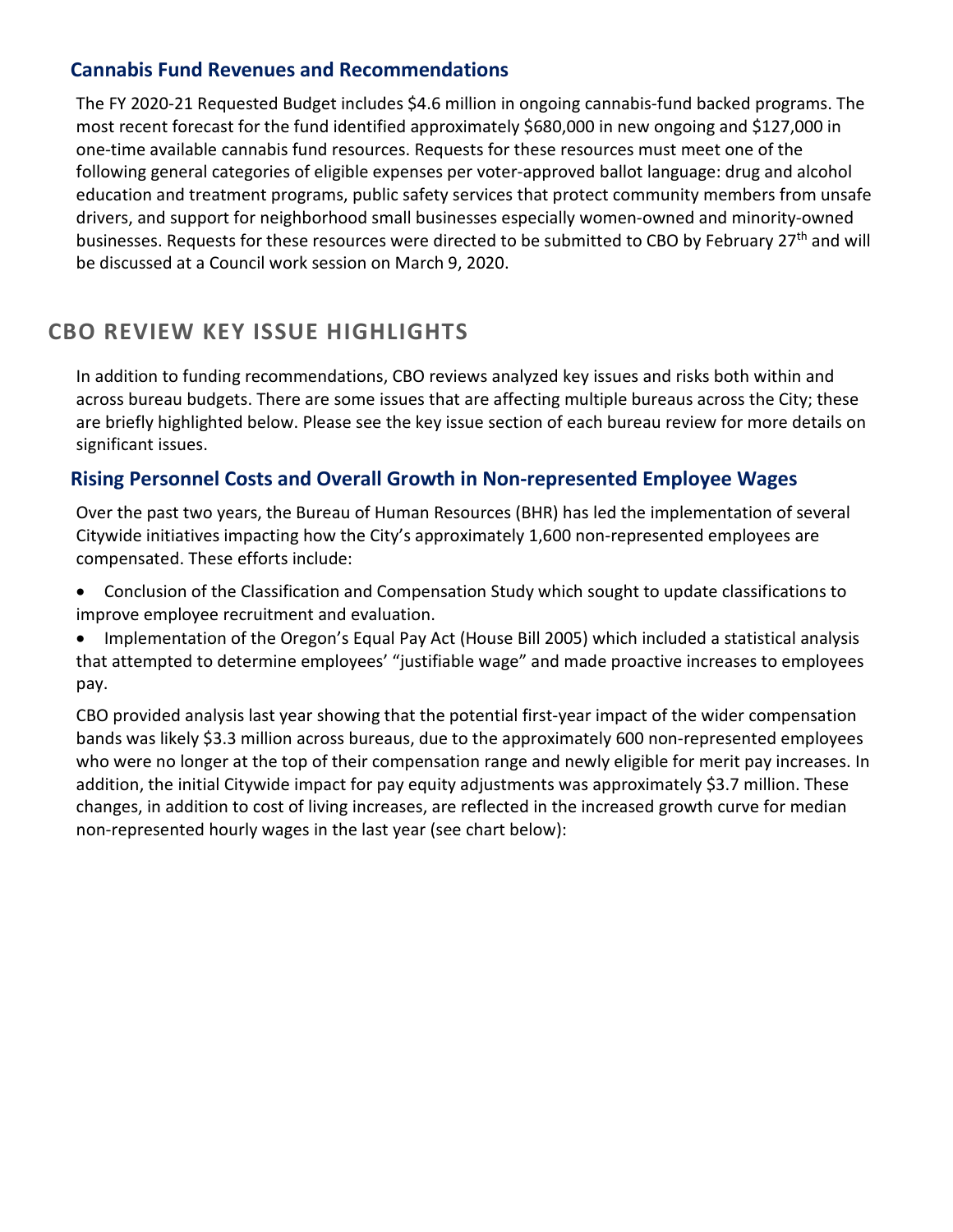

A comparison of total employer costs for personnel (including wage-driven benefits) over the first six months of FY 2018-19 and the first six months of FY 2019-20 also confirms that personnel costs are indeed rising quickly. Total employer costs (including benefits) have increased by over 12% over the prior year, with only slight increases in total staffing levels.

The Mayor issued subsequent guidance to set a lower ceiling for non-represented employee merit at 2%, as compared to the current practice of allowing up to 4.1% non-represented merit increase; a one-year freeze on the top-end of the pay bands; and a progressive Cost of Living Adjustment all in effort to slow the rate of salary increase on a temporary basis.

Additional analysis on the impacts of non-represented employee costs are included in the review of the Office of Management and Finance. It is clear without either continued and predictable growth in resources, the expense associated with personnel (wages and benefits) will likely present a situation where service reductions are probable in order to pay the growing expense.

#### **Increased Facilities Cost Pressures**

In 2015, the City Council authorized OMF to move forward with a "blended rate" approach to charging bureaus for office space in the downtown core. The purpose of the blended rate as proposed was to eliminate variations across bureaus for office space. An outcome of this policy decision was that the substantial debt service payments for major facilities projects (i.e. the Portland Building reconstruction project and the 4<sup>th</sup> & Montgomery project) were spread across more payers.

With work on the reconstructed Portland Building near-complete and payments to PSU for the 4<sup>th</sup> & Montgomery building processed, OMF has based its higher "blended" rate for office space in its charges to bureaus for downtown office space. Across the City, bureaus are paying about \$14 million more for office space than they were last year. Of this total impact, about \$11.2 million is attributable to debt service costs for the Portland Building and  $4<sup>th</sup>$  & Montgomery spread via the Blended Rate.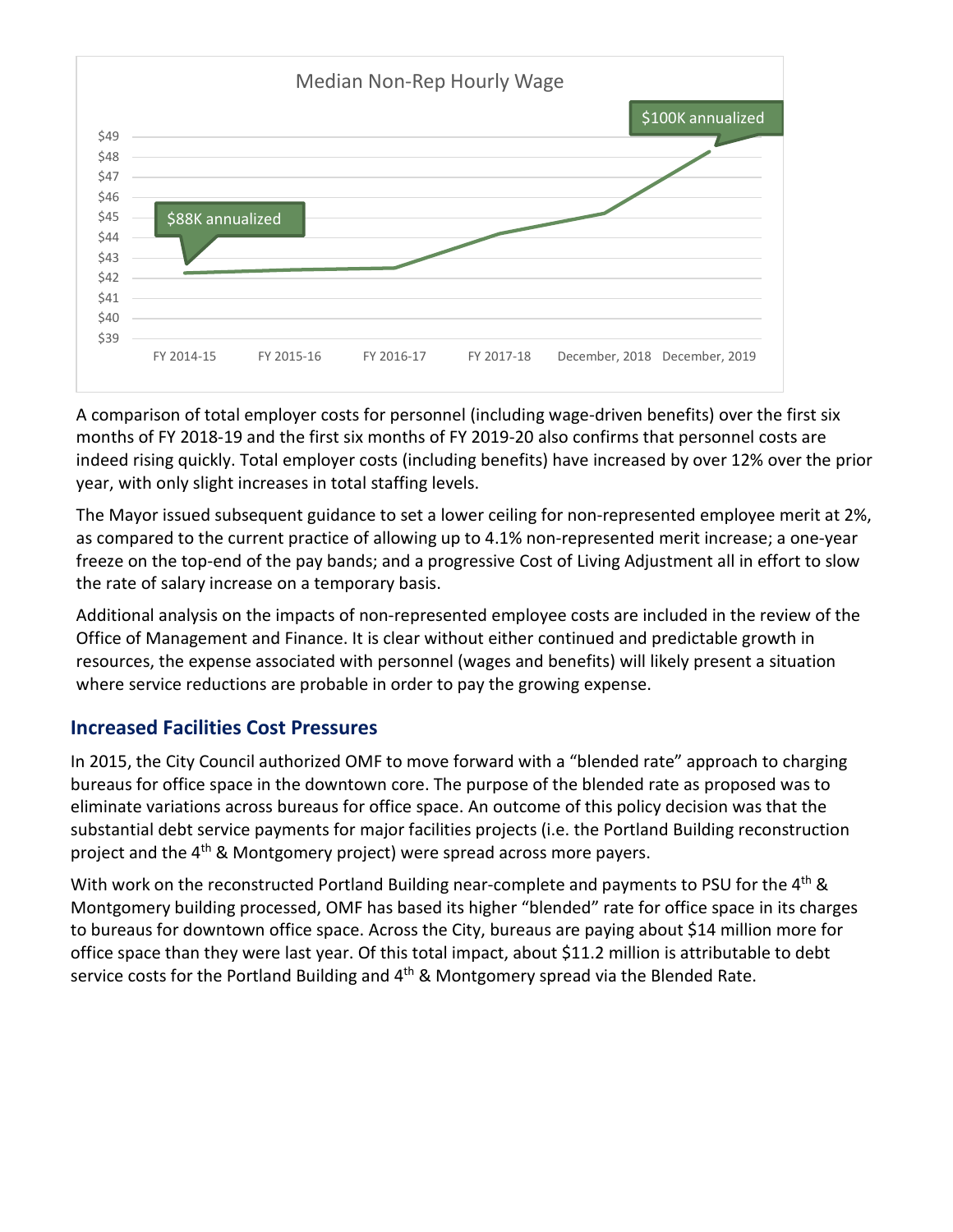OMF has been modeling these cost increases and sharing information with payers for several years, but the total cost increase has put pressure on bureaus budgets. General Fund bureaus received current appropriation level adjustments totaling \$5.3 million for the General Fund-backed portion of their budgets, per Council direction, but there are significant impacts in other areas. The Bureau of Transportation, Bureau of Development Services, Office of Management & Finance, Parks<sup>[1](#page-7-0)</sup>, Water Bureau, and Bureau of Environmental Services all experienced substantial cost increases that were not offset by new resources and are creating significant trade-offs within bureau budgets.



Significant Blended Rate impacts that were not offset by new resources

Additional analysis on the impacts of facilities costs are included in the review of the Office of Management and Finance.

#### **Equity Insights from the Budget Equity Assessment Tool**

FY 2020-21 Budget Development marks the City's fifth year of using the Budget Equity Assessment Tool to guide City bureaus and their Budget Advisory Committees in providing a holistic assessment of how budget allocations benefit and/or burden communities; especially Indigenous people, Black people, immigrants and refugees, people of color, and people with disabilities. New this year is a transition from collecting bureau responses in a standalone document to utilizing functionality in the City's budget system. A major benefit of this change is that it facilitates easier Citywide reporting and analysis on equity issues. Below, CBO highlights key themes from three specific questions.

#### **Base Budget Constraints**

Several bureaus noted that they lacked staff capacity and/or expertise for implementing equity plans and better integrating equity within planning, engagement, and operations. This included bureaus that have dedicated equity managers, highlighting the need to distribute shared responsibility for equity work across all leaders and program managers. In addition, continued training opportunities for employees beyond Equity 101 will help to ensure that all personnel understand how to operationalize equity within their own individual work sphere.

The need to enhance data collection and analysis was noted by several bureaus. This may reflect

<span id="page-7-0"></span><sup>&</sup>lt;sup>1</sup> Both OMF and Parks have substantial portions of their General Fund budgets that are not backed by discretionary resources.